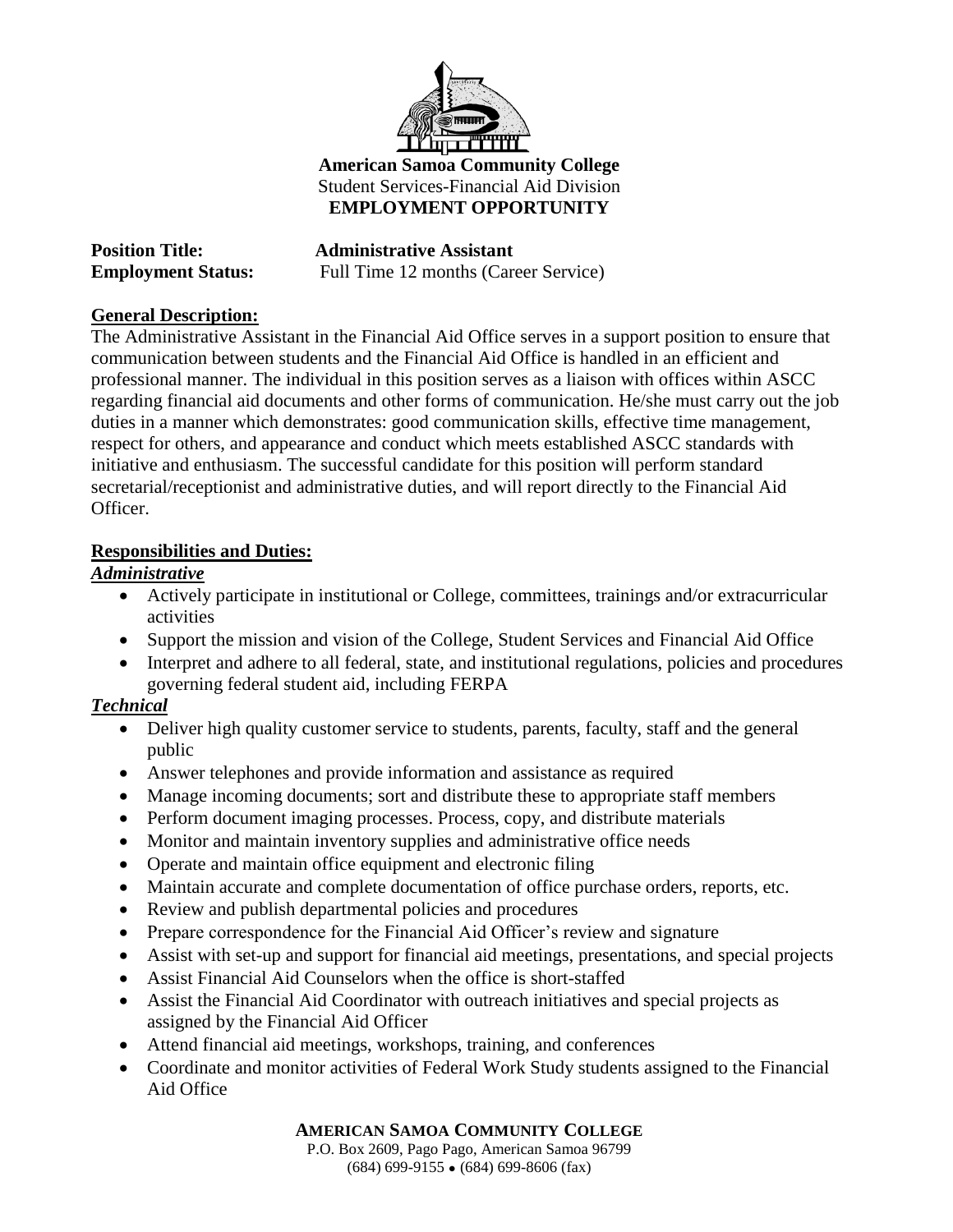- Assist students and their families with the financial aid process and FAFSA completion
- Provide information and answer questions in regards to documentation and eligibility requirements, financial aid status, deadlines and disbursement
- Collect and review all documents received for proper completion and accuracy
- Maintain professionalism and confidentiality of student information, interactions and transactions
- Maintain a master spreadsheet for all Institutional Student Information Record (ISIR) received

# *Planning*

- Schedule meetings and financial aid counseling appointments. Maintain automated appointment schedule for Financial Aid staff and provide appointment reminders
- Maintain departmental calendars, schedule appointments, and keep abreast of critical changes and updates
- Attend prospective student functions on campus, including appropriate SGA events
- Participate in institutional or community events to present financial aid information
- Participate in the Financial Aid Awareness Month (February), National Financial Literacy Month (April), Financial Aid Day (3<sup>rd</sup> Wednesday in October each year) and other Financial Aid Community Awareness events and/or activities *Reporting*
- Comply with all Federal Student Aid and institutional deadlines
- Maintain a log of all incoming documents and visitors to the office and provide data for the monthly report
- Maintain complex use of computer programs and/or systems for reporting, tracking and monitoring, and to process, record, retrieve and verify financial aid data
- Distribute, compile and maintain survey results
- Contribute to the overall success of the Financial Aid Office by performing all other duties as assigned.

# **Minimum Qualifications:**

- High School Diploma
- $\bullet$  1 3 years of working experience in an office setting, preferably in a financial aid office
- Professional knowledge of Family Education Rights and Privacy Act (FERPA)
- Comprehensive knowledge of computers and technology, including excel spreadsheets, word processing and browsers
- Written and oral communication skills, including correct English usage, grammar, spelling, punctuation and vocabulary
- Basic research methods and procedures
- Concepts, practices and techniques of customer services

# **Preferred Qualifications:**

 Associate's degree in Business Administration or Certification of Proficiency in Office Administration

#### **AMERICAN SAMOA COMMUNITY COLLEGE**

P.O. Box 2609, Pago Pago, American Samoa 96799  $(684)$  699-9155  $\bullet$  (684) 699-8606 (fax)